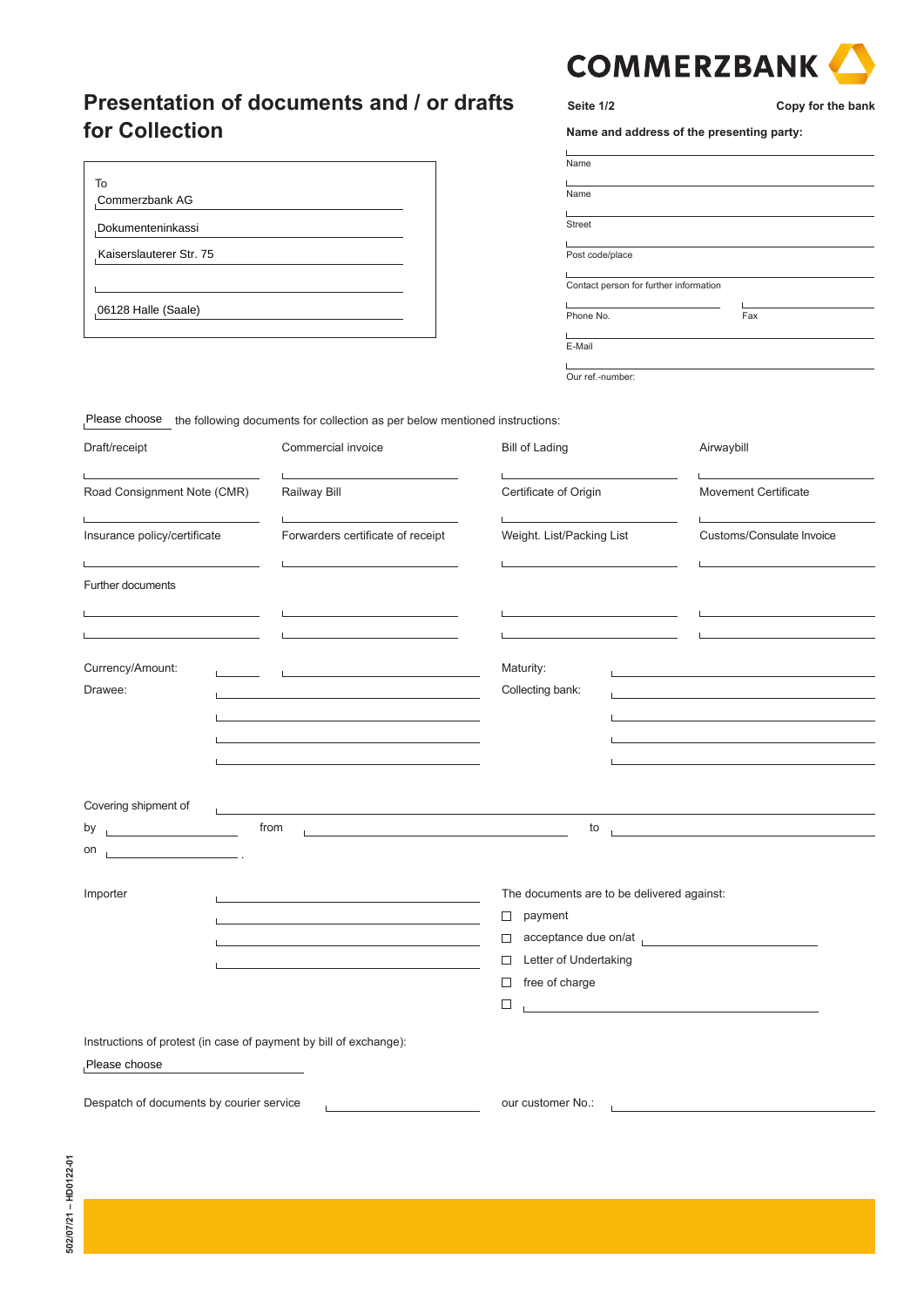

**Seite 2/2 Copy for the bank**

| Futher instructions:                                                                                                                                                                                                                                                                       |
|--------------------------------------------------------------------------------------------------------------------------------------------------------------------------------------------------------------------------------------------------------------------------------------------|
| The taking up of the documents can be postponed until arrival of goods.<br>$\Box$                                                                                                                                                                                                          |
| The accepted bill should be kept by the collection bank until maturity. Please inform us of the due - date.<br>⊔                                                                                                                                                                           |
| The accepted bill is to be sent back to you for Please choose<br>□                                                                                                                                                                                                                         |
|                                                                                                                                                                                                                                                                                            |
| Information:                                                                                                                                                                                                                                                                               |
| Please choose<br>In case of difficulties please advise us                                                                                                                                                                                                                                  |
| Representative:                                                                                                                                                                                                                                                                            |
| Name and address:                                                                                                                                                                                                                                                                          |
| who in case of difficulties has to be informed, and who, however, is, Please choose<br>to dispose of the documents.                                                                                                                                                                        |
| Amount to be paid from the collection to the representative <b>Amount</b> to be paid from the collection to the representative                                                                                                                                                             |
| Bank data                                                                                                                                                                                                                                                                                  |
| <b>BIC</b><br>IBAN                                                                                                                                                                                                                                                                         |
|                                                                                                                                                                                                                                                                                            |
| Charges and interest (to be indicated):                                                                                                                                                                                                                                                    |
| Your charges will be borne by<br>Fees abroad are for Please choose<br>Please choose<br>account<br>$\Box$<br>$\Box$                                                                                                                                                                         |
| plus interest<br>Period for calculation:<br>rate of interest:<br>$\Box$<br>The control of the control of                                                                                                                                                                                   |
| method for calculation:                                                                                                                                                                                                                                                                    |
| The release of documents is subject to the payment of the charges:<br>$\Box$ yes<br>$\Box$ no                                                                                                                                                                                              |
|                                                                                                                                                                                                                                                                                            |
| Additional instructions (for example: instructions in case of non-payment):                                                                                                                                                                                                                |
|                                                                                                                                                                                                                                                                                            |
|                                                                                                                                                                                                                                                                                            |
|                                                                                                                                                                                                                                                                                            |
|                                                                                                                                                                                                                                                                                            |
|                                                                                                                                                                                                                                                                                            |
| Please remit the proceeds after receipt of funds to Please choose                                                                                                                                                                                                                          |
| ВIС<br>with you.<br><u> 1999 - Johann Harry Harry Harry Harry Harry Harry Harry Harry Harry Harry Harry Harry Harry Harry Harry Harry</u>                                                                                                                                                  |
|                                                                                                                                                                                                                                                                                            |
|                                                                                                                                                                                                                                                                                            |
|                                                                                                                                                                                                                                                                                            |
| This order is to be executed in accordance with the "Uniform Rules for Collections" issued by the Internal Cahmber of Commerce, Paris, in its latest                                                                                                                                       |
| edition. <sub>I</sub> Please choo aware that, if necessary, the notifications for documentary payments required by the Außenwirtschaftsverordnung (AWV) have to be<br>effected by Please choo in accordance with the regulations issued by the German Central Bank (Deutsche Bundesbank)". |
|                                                                                                                                                                                                                                                                                            |
|                                                                                                                                                                                                                                                                                            |
| Signature(s):                                                                                                                                                                                                                                                                              |
| Place and date                                                                                                                                                                                                                                                                             |

Stamp and signature(s) of the principal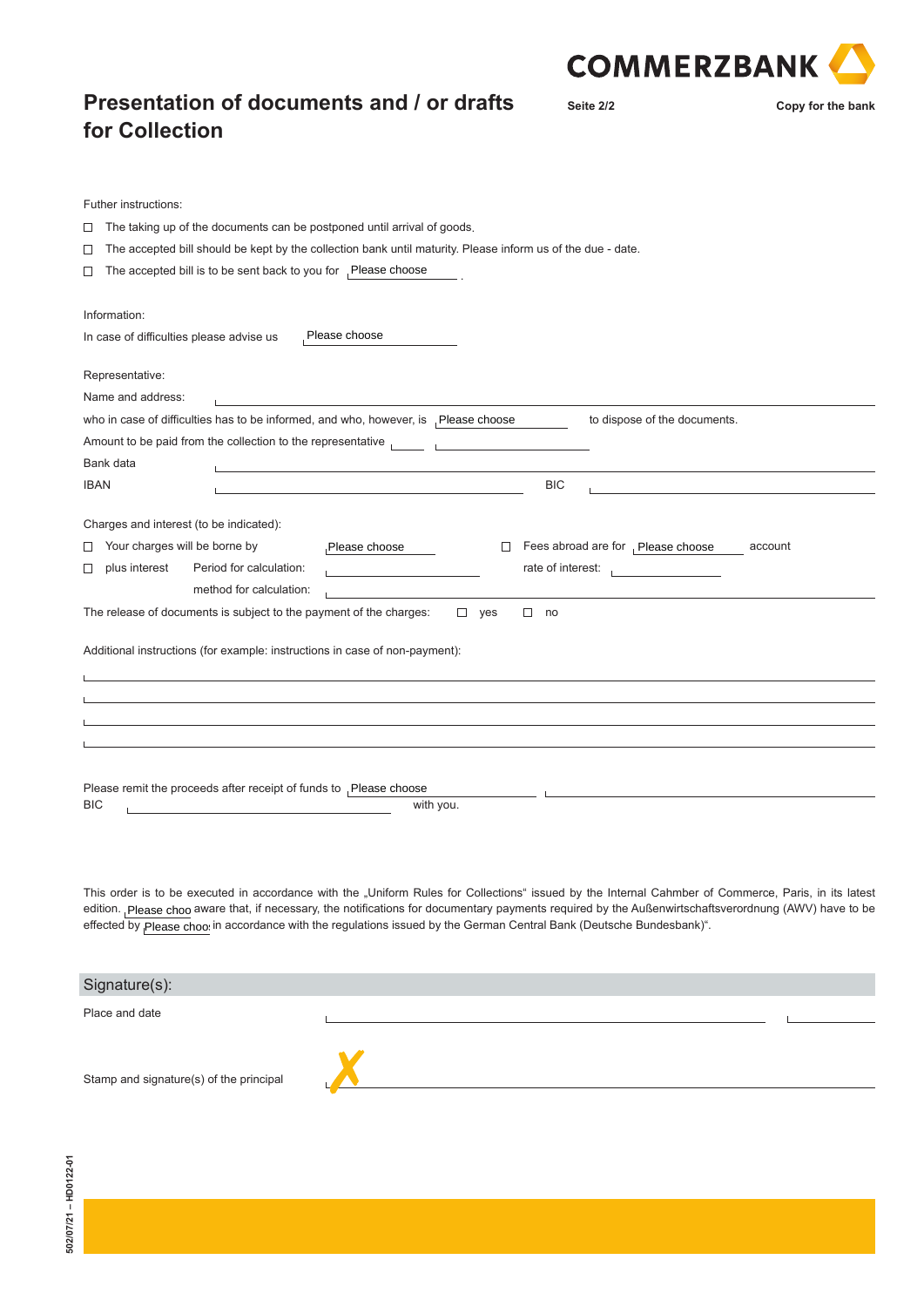

| To                      |  |
|-------------------------|--|
| Commerzbank AG          |  |
| Dokumenteninkassi       |  |
| Kaiserslauterer Str. 75 |  |
|                         |  |
| 06128 Halle (Saale)     |  |
|                         |  |

# **Seite 1/2 Copy for the customer Name and address of the presenting party:** Name Name Street Post code/place Contact person for further information Phone No. Fax E-Mail Our ref.-number:

Please choose the following documents for collection as per below mentioned instructions:

| Draft/receipt<br>Road Consignment Note (CMR)<br>Insurance policy/certificate |  | Commercial invoice                                                                                                                                                                                                                                                                       | <b>Bill of Lading</b>                                                                                                                         | Airwaybill                                                                                                                                                                             |
|------------------------------------------------------------------------------|--|------------------------------------------------------------------------------------------------------------------------------------------------------------------------------------------------------------------------------------------------------------------------------------------|-----------------------------------------------------------------------------------------------------------------------------------------------|----------------------------------------------------------------------------------------------------------------------------------------------------------------------------------------|
|                                                                              |  | Railway Bill<br>Forwarders certificate of receipt                                                                                                                                                                                                                                        | Certificate of Origin                                                                                                                         | <b>Movement Certificate</b>                                                                                                                                                            |
|                                                                              |  |                                                                                                                                                                                                                                                                                          | Weight. List/Packing List                                                                                                                     | Customs/Consulate Invoice                                                                                                                                                              |
| Further documents                                                            |  |                                                                                                                                                                                                                                                                                          |                                                                                                                                               |                                                                                                                                                                                        |
|                                                                              |  | The contract of the contract of the contract of the                                                                                                                                                                                                                                      |                                                                                                                                               |                                                                                                                                                                                        |
| Currency/Amount:<br>Drawee:                                                  |  | <u>and</u> the product of the control of the control of the control of the control of the control of the control of the<br><u> 1989 - Andrea Stadt Britain, amerikansk politik (* 1958)</u><br>the control of the control of the control of the control of the control of the control of | Maturity:<br>Collecting bank:                                                                                                                 | the control of the control of the control of the control of the control of the control of<br>the control of the control of the control of the control of the control of the control of |
| Covering shipment of                                                         |  |                                                                                                                                                                                                                                                                                          |                                                                                                                                               |                                                                                                                                                                                        |
| by<br>on<br>and the contract of the contract of                              |  | from<br>The contract of the contract of the contract of the contract of the contract of                                                                                                                                                                                                  | to                                                                                                                                            | The contract of the contract of the contract of the contract of the contract of                                                                                                        |
| Importer                                                                     |  | the control of the control of the control of the control of the control of<br>the control of the control of the control of the control of the control of the control of<br><u> 1989 - Johann Barbara, martxa al III-lea (h. 1989).</u>                                                   | The documents are to be delivered against:<br>payment<br>$\Box$<br>$\Box$<br>Letter of Undertaking<br>□<br>free of charge<br>$\Box$<br>$\Box$ | acceptance due on/at<br>production and the control of the control of the control of the control of                                                                                     |
| Please choose                                                                |  | Instructions of protest (in case of payment by bill of exchange):                                                                                                                                                                                                                        |                                                                                                                                               |                                                                                                                                                                                        |
| Despatch of documents by courier service                                     |  |                                                                                                                                                                                                                                                                                          | our customer No.:                                                                                                                             |                                                                                                                                                                                        |